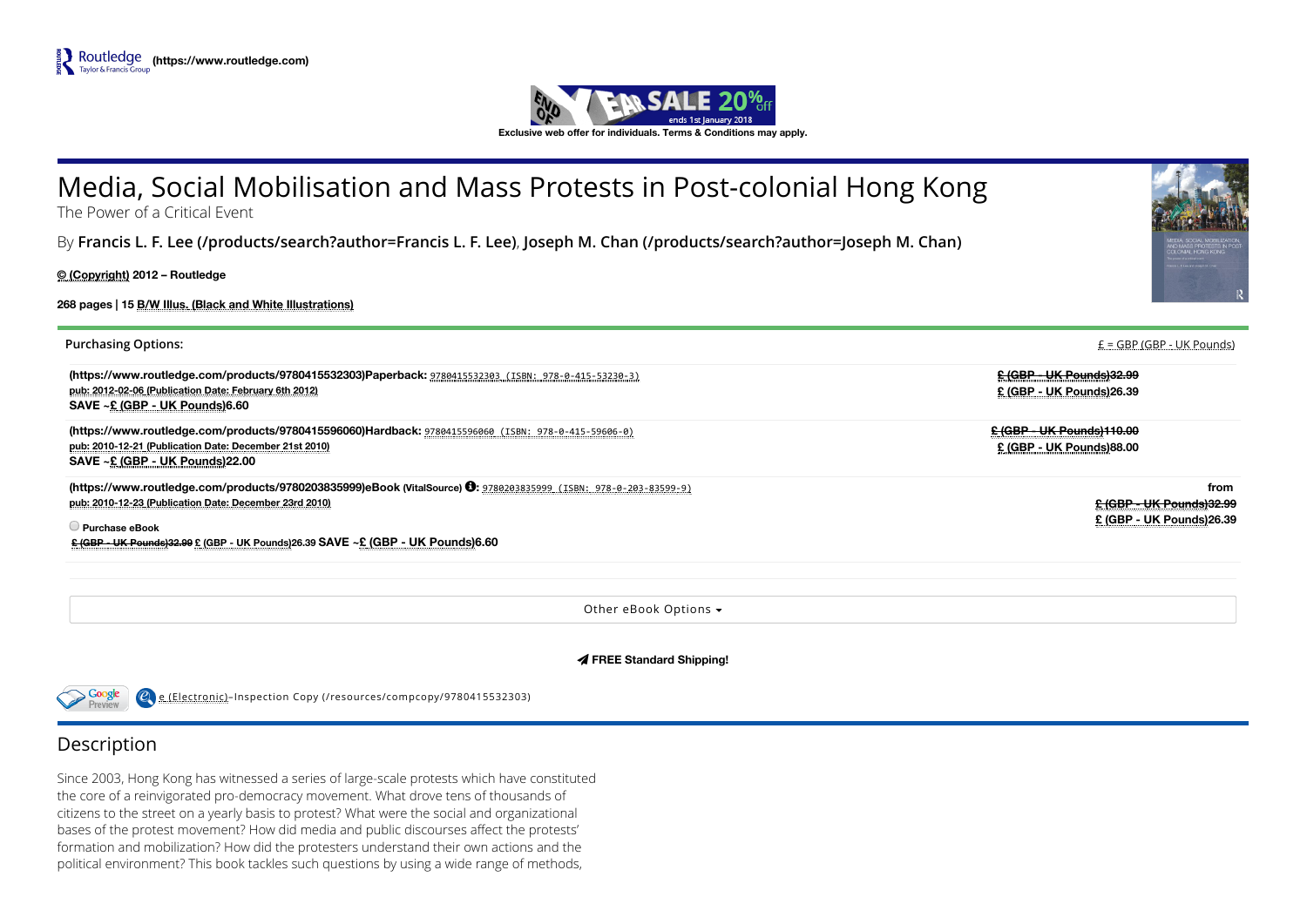including population and protest onsite surveys, media content analysis, and in-depth interviews with activists, politicians, and protest participants. It provides an account of the "selfmobilization processes" behind the historic July 1, 2003 protest, and how the protest kickstarted new political dynamics and discursive contestations in the public arena which not only turned a single protest into a series of collective actions constituting a movement, but also continually shaped the movement's characteristics and influence. The book is highly pertinent to readers interested in political development in Hong Kong, and as a case study on "the power of critical events," the book also has broad implications on the study of both media politics and social movements in general.

#### Reviews

"Lee and Chan's book represents the most serious and comprehensive scholarly effort to analyze the July 1, 2003 mass protest and its implications to date. It is a masterpiece that integrates traditional qualitative methods, like media discourse analysis, elite and focus group interviewing, with rigorous **quantitative analysis."** - Olivia Cheung (St. Anthony's College, University Of Oxford); St Antony's International Review 2013.

"In short, this book sheds light on the political culture of Hong Kong in its struggle for democracy and makes a significant contribution to the literature of media politics and social movements. What is particularly valuable is the rich longitudinal data collected from 2003 to 2008 through population and protest onsite surveys, media content analysis, and in-depth interviews with activists, politicians, and protestors. Scholars of social movements will find this book both inspiring and informative." - Wai-chi Chee, PhD, The Chinese University of Hong Kong, Journal of International and Global Studies

#### Table of Contents

1. Introduction: From a Critical Event to Ritualistic Protests 2. Public Opinion on the Eve of Explosion 3. Organization, Communication, and Mobilization 4. The Reshaping of Public Discourse 5. Constructing the Call for Democracy 6. Contextual Changes and Strategic Responses 7. Development of the Movement Organization 8. The Social Bases of Continual Protests 9. Making Sense of Participation 10. The June 4 Connection

#### About the Authors

Francis L. F. Lee is Associate Professor at the School of Journalism and Communication, Chinese University of Hong Kong. Joseph M. Chan is Professor of Journalism and Communication at the Chinese University of Hong Kong. He also served as the Changjiang Chair Professor of Journalism at Fudan University, Shanghai.

The authors also co-edited Media and Politics in Post-handover Hong Kong (also published by Routledge, 2008).

### About the Series

[Media, Culture and Social Change in Asia Series \(/series/SE0797\)](https://www.routledge.com/series/SE0797)